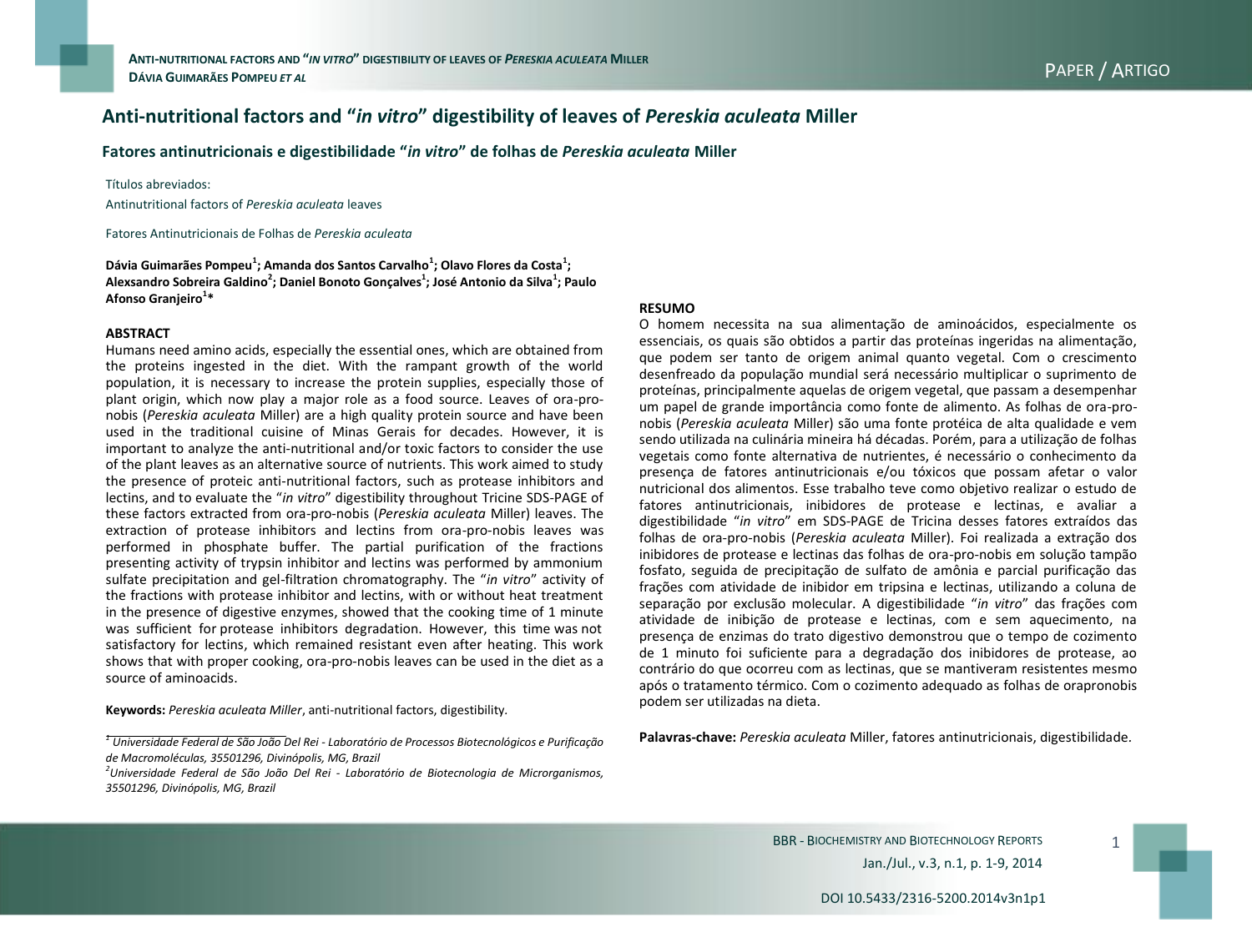#### **INTRODUCTION**

With the demographic explosion, 12.5% of the population is still in the malnutrition range, according to the UN Food and Agriculture Organization (FAO/WFP/IFAD, 2012). To obtain the nutritional balance needed for a healthy condition, it is fundamental the access to food containing an adequate quality of nutrients, as well as the providence of essential amino acids for the production and maintenance of about 25,000 proteins encoded in the human genome (WHO/FAO/UNU, 2002).

The nutritional value of a protein source depends on aspects related to the overall amino acid composition, digestibility, method of preparation, bioavailability of its essential amino acids and absence of toxicity and antinutritional factors. With the exception of breast milk for newborns, other foods are relatively incomplete to meet the nutritional needs of the human species (LAJOLO; GENEVOSE, 2002).

The presence of less digestible fractions of protein in diets of developing countries populations, such as high concentration of insoluble fiber and presence of anti-nutritional factors, which are based on less refined cereals and grain legumes as major sources of protein, are responsible for poor protein absorption. There is lower digestibility of protein in traditional diets in countries as India, Guatemala and Brazil than the typical American diet (54-78 versus 88-94%) (GILANI et al., 2005).

Thus, the digestibility is an important factor that defines the nutritional quality of proteins. The study of "*in vitro*" digestibility has been used by many research centers because it is a quick and practical method and shows good correlation with in vivo digestibility values found for humans. The "*in vitro*" evaluation has been performed in seeds of legumes (WATI et al., 2010), cereals (ZHANG et al., 2010) and fruit (HIANE et al., 2006), despite the few studies on leaves (CHANDRAN et al., 2013).

Studies by the FAO/WHO (1991) identified several factors that contribute to lower protein digestibility of plant foods in relation to animal proteins. In plant food interactions that may decrease the digestibility of proteins and their bioavailability occur due to the presence of phenolic, aldehydic and ketonic substances and anti-nutritional proteins. Among the anti-nutritional factors, we highlight the lectins, protease inhibitors, phytic acid and tannins.

Lectins are a large and heterogeneous group of which have the ability to bind reversibly to monosaccharides and oligosaccharides. They can be defined as a class of structurally diverse proteins or glycoproteins, and consequently with different biological functions. These proteins are widely distributed in nature, being found in microorganisms (SINGH et al., 2011), animals (ELIFIO-ESPOSITO et al., 2011) and plants (KABIR et al., 2012). Generally ingested lectins cause degenerative effects on cell membranes, (VASCONCELOS; OLIVEIRA, 2004), interfering with the absorption of nutrients (SGARBIERI, 1987), causing hyperplasia of the small intestine (PUSZTAI et al., 1998), growth reduction, decrease in body weight, decrease in skeletal muscle, increase in lipid catabolism, as well as significant insulin levels reduction in blood and pancreas (BARDOCZ et al., 1996), changes in small intestine, spleen and thymus (REYNOSO-CAMACHO et al., 2003) and being even lethal (ANTUNES et al., 1995; SANTORO et al., 1997). When lectins are ingested inappropriately they interact with the intestinal mucosa, causing inflammation and interfering with nutrient uptake by mucosal injury. In the liver, hepatic lipidosis and necrosis occur and moreover, it causes local or systemic immune system hypersensitivity and direct tissue injury (LIENER, 1995).

Many food products, including cereals, vegetables, potatoes and tomatoes contain enzyme inhibitors, which inhibits enzymes such as trypsin, chymotrypsin, carboxypeptidases, α-amylase and elastase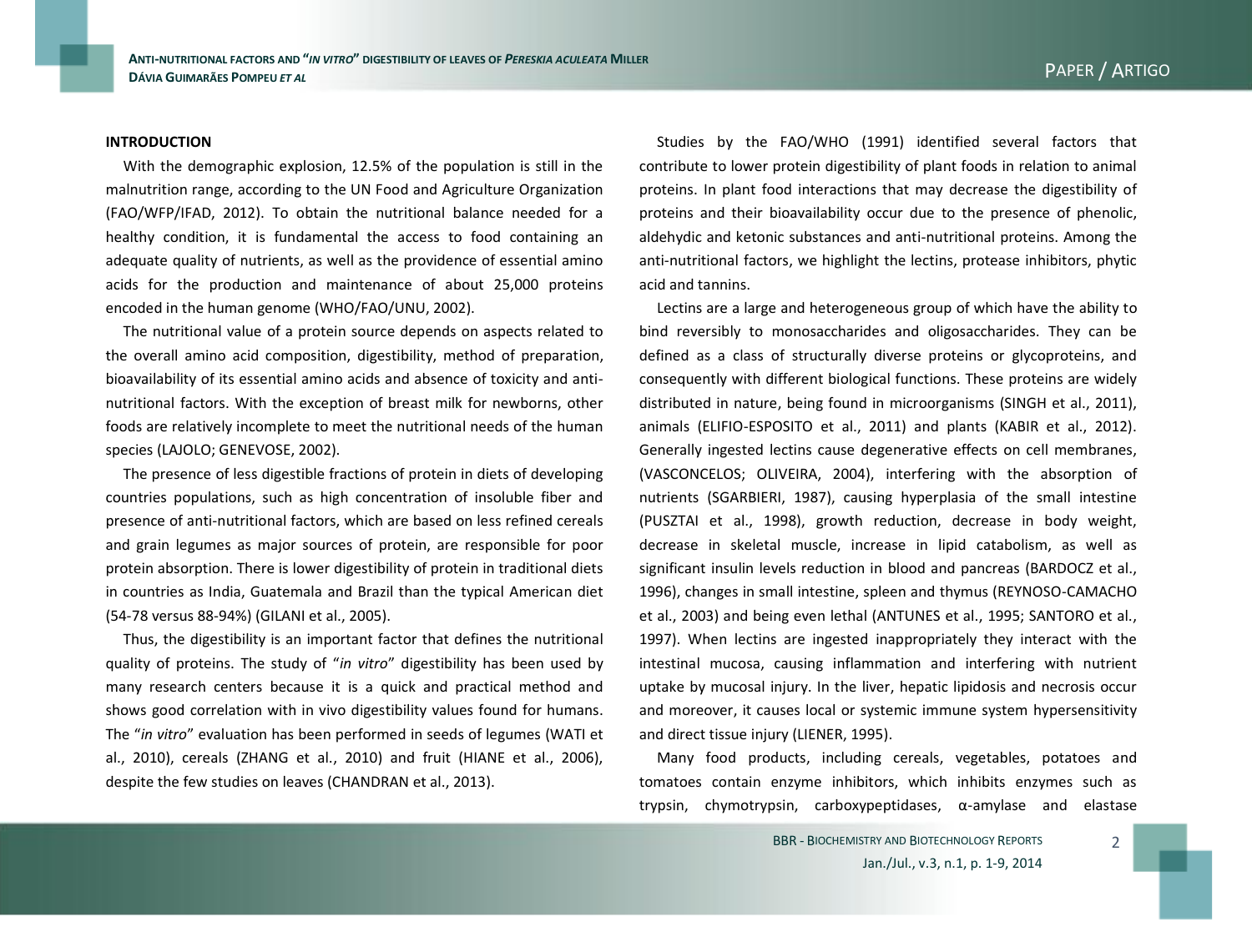(FRIEDMAN et al., 2001). Protease inhibitors are generally presented as seed storage proteins. They act by linking their reactive sites (where important cationic residues are present) to anionic residues in the catalytic sites of several proteases. This interaction alters the conformation of proteases, leading to inhibition of its proteolytic activity, thereby modulating its activity (SILVA et al., 2001).

Trypsin and chymotrypsin inhibitors are the most studied families and can be found in legume seeds (FANG et al., 2012), cereals (LIN et al., 2006) and legumes leaves (CHEVREUIL et al., 2011). Exposure to trypsin inhibitors results in increased synthesis and secretion of proteases (such as trypsin, chymotrypsin and elastase) and pancreatic hypertrophy and hyperplasia in animal models (FRIEDMAN et al., 2001). Trypsin and chymotrypsin are particularly rich in sulfur-containing amino acids. The effect of a hyperactive pancreatic trypsin and quimotrypsin production deviates these amino acids from the synthesis of tissue proteins which are then lost in the stool (FRIEDMAN et al., 2001).

Ora-pro-nobis (*Pereskia aculeata* Miller) leaves have been used in Minas Gerais traditional cuisine as an alternative source of protein from plant. The species is a native cactaceous that can reach 10m in height, with long branches and thorns in the armpit leaves elliptical and fleshy, with a high content of mucilage, and protein and it is used in food and pharmaceutical industry. The plant can be found in tropical America, from the southern United States (Florida) to southern Brazil, being widely distributed among the states of Bahia and Rio Grande do Sul (DUARTE; HAYASHI, 2005). The presence of this plant was highlighted in preparations such as flours, salads**,**  stews, pies. In food industry, a mass of macaroni noodle added dehydrated ora-pro-nobis has already been developed and approved with an index greater than 70% of acceptability (ROCHA, 2008).

The purpose of this study was to identify the anti-nutritional factors, protease inhibitors and lectins, of *Pereskia aculeata* leaves and perform the "*in vitro*" digestibility study using SDS -PAGE.

# **MATERIAL AND METHODS**

#### **Material**

The leaves of *P. aculeata* were collected in a private residence according to geographic location at 20°6'14''S 44°58'27''O. Leaves were selected according to maturity and integrity; they were fully expanded and in good phytosanitary state, free of necrosis or chlorosis. The research group has permission for Access and Shipment of Genetic Component granted by CNPQ (National Council for Scientific and Technological Development) with the permission number 010545/2012-3.

## **Extraction of the leaves**

The collected leaves had petioles removed and were dried at 40°C during 7 days. Subsequently, they were crushed in an analytical mill to obtain finely powdered material. The pulverized material (26g) was homogenized in 260ml of 0.1M phosphate buffer (10% w/v) pH 7.0 under light stirring for 2h at room temperature (25  $\pm$  3 °C). The suspension was centrifuged at 3600 rpm for 20 min and the supernatant was dialyzed against distillated water for 48h. After drying, the material was used in later steps.

## **Precipitation with ammonium sulfate and partial purification**

The protein crude extract was submitted to precipitation with ammonium sulfate, 0-30, 30-60 and 60-90% ( $w/v$ ). The fraction with the lowest proportion of ammonium was chromatographed in gel-filtration Sephadex G-50 resin in a FPLC system with 0.1M phosphate buffer pH 7.0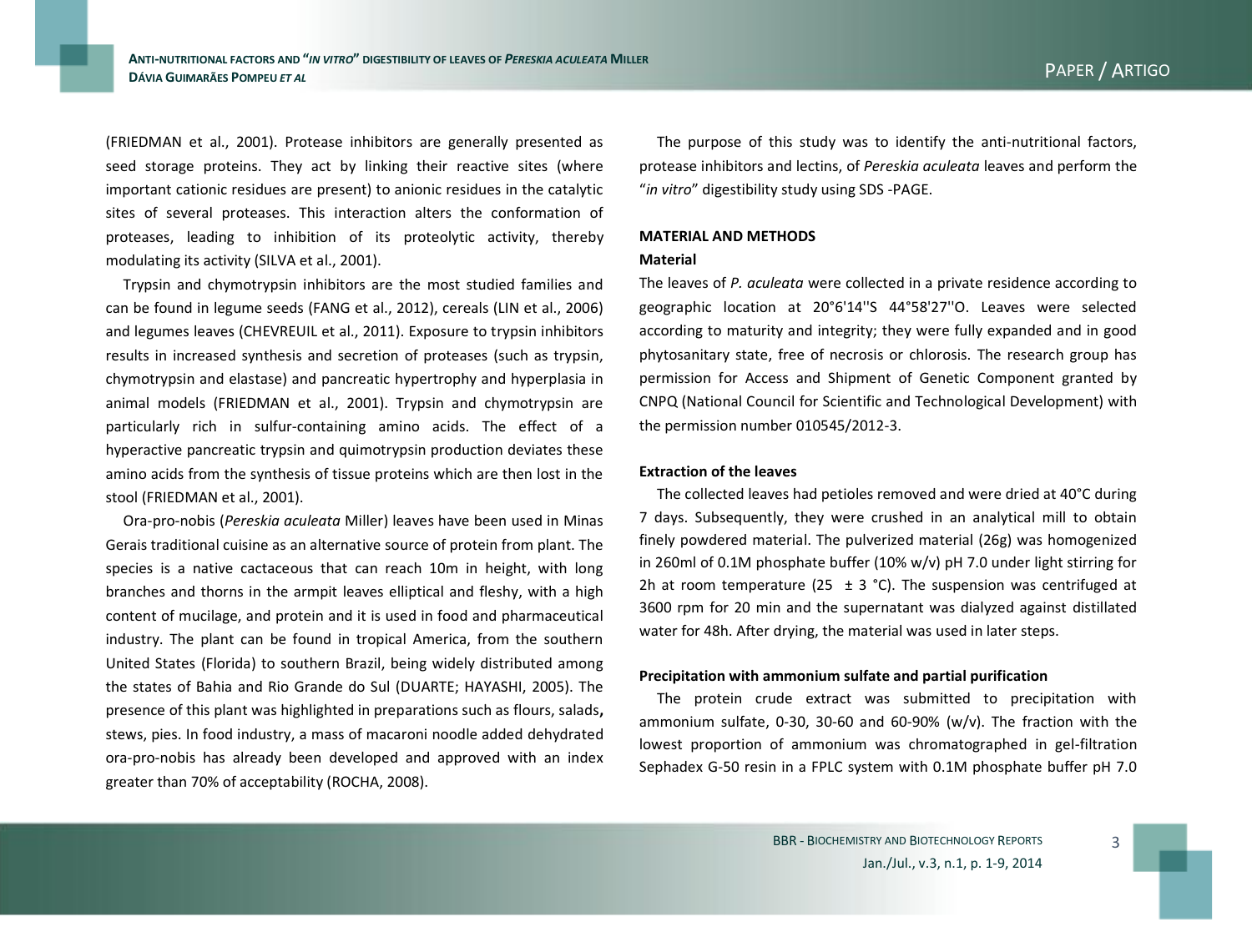under a flow of 0.5 ml/min (7.5 ml/tube) and the resulting peaks lyophilized.

### **Determination of inhibitory activity on trypsin**

The inhibitory activity against trypsin was determined toward the substrate 0.1M N-benzoyl-arginine-p-nitroanilide (BAPNA) in acetate buffer pH 8.0 at 37oC in 30min (SILVA et al., 2001). With 500mL acetic acid 30% (v/v) the reaction was stopped and the substrate hydrolysis followed by absorbance at 405nm. All assays were done in triplicate. One trypsin unit (TU) was arbitrarily defined as an increase of 0.01 absorbance units at 410nm per ml of reaction medium. Results were expressed as units of trypsin inhibitory (TI) per mg protein, one inhibitory unit responsible for the inhibition of one unit of trypsin.

### **Determination of hemagglutination activity**

The hemagglutinating activity (HA) was tested on intact proteins and trypsinized human type O erythrocytes, kept in Alsever solution (2.05g glucose, 0.80g sodium citrate and 0.42g of sodium chloride, 100mL of distilled water, pH 6.1 adjusted with citric acid) (SILVA et al., 2007). Intact or trypsinized erythrocytes solution (2 %, w/v) were serially diluted in 0.15M NaCl to a final volume of 100mL and then incubated at 37°C for 30min. The HA titer is defined as the highest dilution that allows you to check the macroscopic agglutination of cells. HA was run in triplicate.

#### **Protein Determination**

The relative concentration of proteins in plant extracts was estimated according to the method described by Bradford (1976) using bovine albumin serum (BSA) as standard. 50mL of plant extract was incubated with 2.5ml of Bradford reagent for 5min at room temperature ( $25^{\circ}$ C ± 3), protein

concentration was estimated by reading the absorbance at 590nm. All samples were run in triplicate.

#### **Polyacrylamide-tricine gel**

The polyacrylamide gel was prepared from a stock solution of acrylamide-bisacrylamide (49.5%T, 3% C) gel and the buffer was composed of 3M Tris, 0.3% SDS pH 8:43. The sample buffer was composed of 4.0g of 89% glycerol in 10ml of gel buffer, 0.025% PSA (100mg/mL), 6.1mL of stock solution and 0.05% TEMED in a final volume of 30ml for each gel. The separating gel was prepared with 10ml of gel buffer, 10mL acrylamide stock solution to a final volume of 30ml with ultrapure water. The upper gel was prepared using 1.0ml acrylamide stock solution in 3.1mL of buffer gel, 100mL PSA (100mg/mL) and 0.1% TEMED in a final volume of 12.5ml. The electrophoresis was carried out at room temperature in cathode buffer 0.1M Tris-HCl/0.1% SDS pH 8, and the anode buffer 0.2M Tris-HCl pH 8,9. After the run the gel was stained with Coomassie blue R-250 0.25% in methanol, acetic acid and water (40:10:50 v:v). The discoloration of the gel was done by washing it in methanol, acetic acid and water (40:10:50 v:v).

### **"***In vitro***" digestibility of anti-nutritional factors**

Fractions with inhibitory and hemagglutinating activity were subjected to hydrolysis by simulated intestinal fluid and gastric fluid. Each fraction was assessed in both native condition and denatured by heat (100ºC for 30 minutes), simulating the time of preparation of seed for consumption. The protein fractions were solubilized in 10mM phosphate buffer pH 6.0 (when evaluate with pepsin) or 0.1M phosphate buffer saline 0.1 M, pH 7.6 (evaluation with trypsin/chymotrypsin) at a concentration of 0.5 mg/ml. Subsequently, 250ul of this sample solution were incubated with 10ul of enzyme solution (50 mM HCl with pepsin and trypsin /chymotrypsin in saline phosphate buffer at concentration of 0.25 mg/ml) at different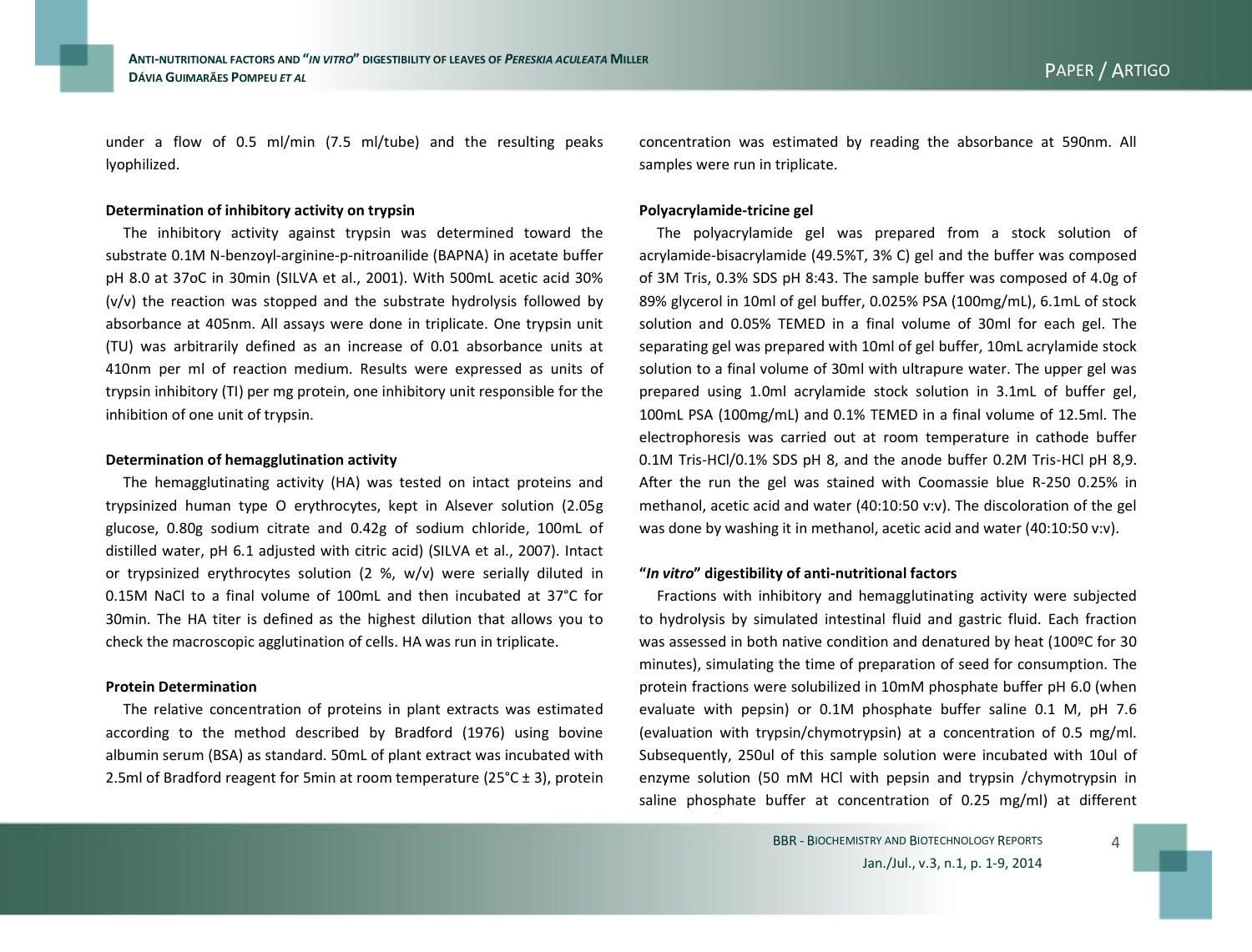reaction times (0.5h, 1h, 2h, 4h and 8h). The reactions were stopped by heating at 100°C for 1 minute, time used to prepare leaves of *P. aculeata* in Minas Gerais traditional cuisine.

#### **RESULTS AND DISCUSSION**

**Table 1** Ammonium sulfate fractionation stages.

The determination of the specific activity of the precipitates and supernatants by ammonium sulfate precipitation (0-30, 30-60 and 60-90%) are shown in Table 1. It was detected that the greatest inhibitory activity was found in the 30% supernatant followed by 60% supernatant and reduced inhibitory activity was found in the precipitate fraction of 90%.

The precipitate from 30%, obtained in the previous step was then applied on a gel-filtration column containing Sephadex G-50 resin, and the resulting chromatographic profile revealed the separation of the precipitate into three main fractions, as shown (Figure 1).

| <b>Step</b>          | <b>Total Inhibitory Units<sup>a</sup></b> | Total Protein <sup>a</sup> | Specific Activity <sup>a</sup> |
|----------------------|-------------------------------------------|----------------------------|--------------------------------|
| <b>Crude Extract</b> | 233.32 (1.13)                             | 263.24 (1.23)              | 0.88                           |
| Supernatant<br>30%   | 213.956 (1.7)                             | 240.39 (1.14)              | 0.89                           |
| Precipitate 30%      | 29.196 (0.06)                             | 16.78 (0.56)               | 1.74                           |
| Supernatant<br>60%   | 175.2 (1.15)                              | 195.43 (2.7)               | 0.89                           |
| Precipitate 60%      | 33.9(3.3)                                 | 40.23 (0.67)               | 0.84                           |
| Supernatant<br>90%   | 110.2(2.7)                                | 152.76 (2.48)              | 0.72                           |
| Precipitate 90%      | 52.47 (0.89)                              | 41.82(1.2)                 | 1.25                           |

 $^{\circ}$  Values reported are the means of triplicate  $\pm$  the standard error of the mean

The peaks were analyzed individually for the presence of protease inhibitors and lectins. Only peak 2 had inhibitory activity against trypsin enzyme. In figure 2A is shown the inhibition curve obtained from peak 2 of the sample. The molar ratio of protease inhibitor relative to trypsin of 1:1 showed enzymatic activity of 50%, whereas molar ratio of 1:5, trypsin had only 35% of residual activity. The non-linear extrapolation on the x-axis indicated that inhibitors of *P.aculeata* Miller obtained from leaves bind to the enzyme at a molar ratio of 1:1 (one mol of inhibitor is required to inhibit the activity of one mol of enzyme). This proportion was observed in protease inhibitors derived from seeds of Cajanus cajan (PRASAD et al., 2010).

**Figure 1** Chromatography on Sephadex G-50 using FPLC system. The column was equilibrated with 0.2M Ambic buffer, under a flow of 0.5 ml/min (7.5ml/tube). The numbers correspond to the 3 fractions obtained.



The samples from peak 1, 2 and 3 (Figure 1) were diluted and tested against blood type O, intact or trypsinized (Figure 2B). The hemagglutination occurred for the 3 peaks when the blood was trypsinized.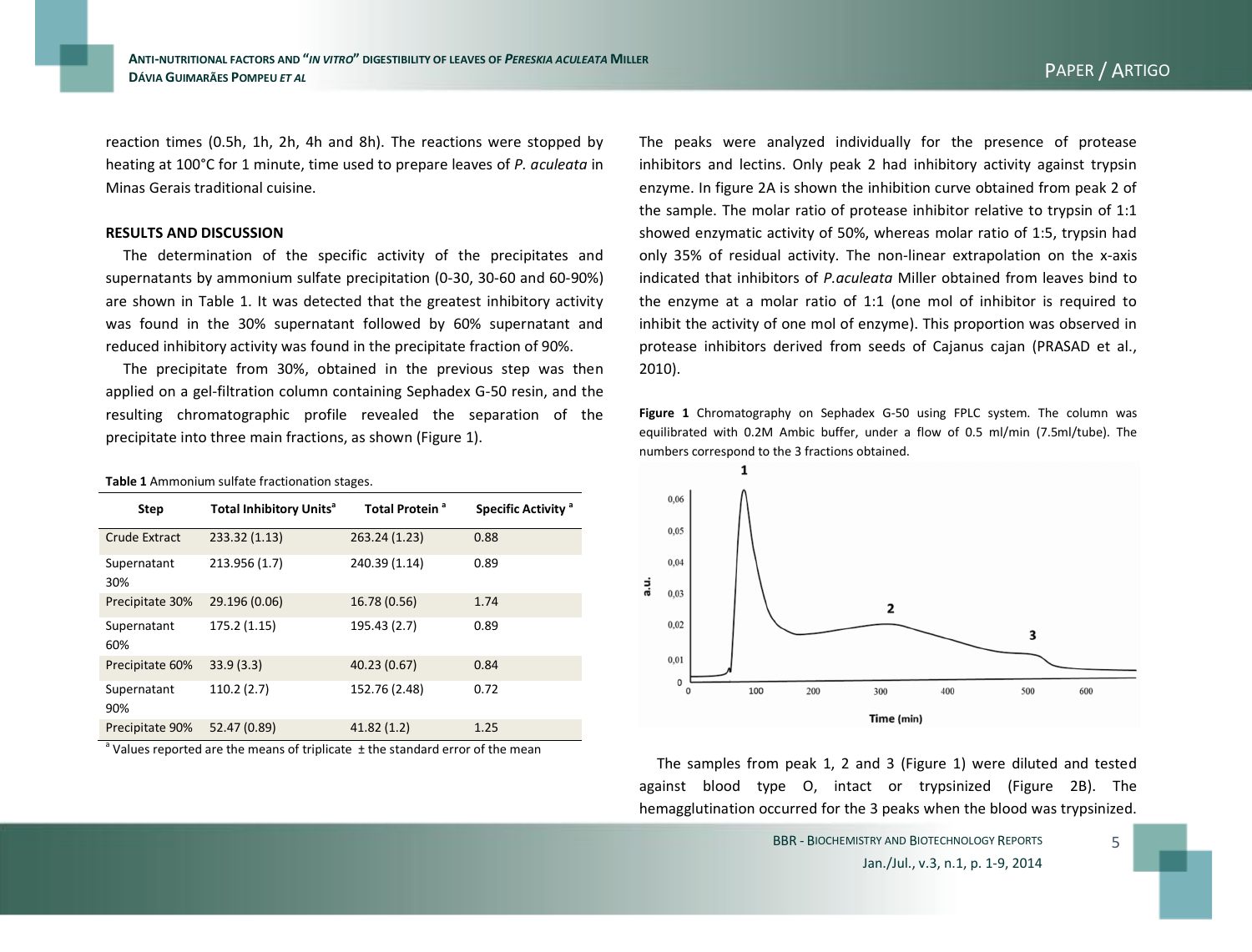digestive tract (pepsin, trypsin and chymotrypsin) simulating stomach and intestine conditions.

> **Figure 3** Electrophoresis SDS-PAGE-tricine of the second peak obtained from gel-filtration chromatography on Sephadex G-50 digested with pepsin. (MW) molecular weight markers; incubation time: 30min to 8h; (C) control without enzyme. A) Correspond to samples without heating. B) samples submitted to heat treatment.



Under simulated intestinal fluid (SIF) conditions, on native state, only a proteic band of approximately 45kDa was resistant even after 8 hours, while the regions of other proteins were completely degraded after 30 minutes (Figure 3A). After the heat treatment, digestion was complete after 30 minutes (Figure 3B).

The Peak 1, with a higher hemagglutinating activity (up to the H line) followed by peak 2 (until line D). No hemagglutination was detected only in rows 9 and 10, corresponding to peak 3 in the intact blood. Lectins possess the ability to form dimers and tetramers, so they are expected to be eluted as first molecules on the gel-filtration chromatography, explaining the higher concentration of lectin in peak 1. Hemagglutinating activity was also observed in leaves of Neoregelia flandria (YAGI et al., 1996), however, in this hemagglutination was observed only on rabbit erythrocytes, but not with human erythrocyte.

**Figure 2** A) Inhibition Curve of bovine trypsin by peak II obtained from gel-filtration chromatography. The residual trypsin activity was monitored by hydrolysis of DL-BAPNA. B) Hemagglutination assay. The samples applied were obtained from gel-filtration chromatography. As the wells 1, 2, 7, 8, 11 and 12 corresponds to the trypsinized blood samples, wells 3, 4, 5, 6, 9 and 10 corresponding to the intact blood sample. Control (line A), Peak 1 (lanes 1-4), Peak 2 (lanes 5-8) , Peak 3 (lanes 9-12) . Wells delimited by the stroke are those in there hemagglutination.



# **"***In vitro***" Digestibility**

For "*in vitro*" evaluation of *Pereskia aculeata* Miller leaves, peak 2 from gel-filtration chromatography was incubated with enzymes of mammalian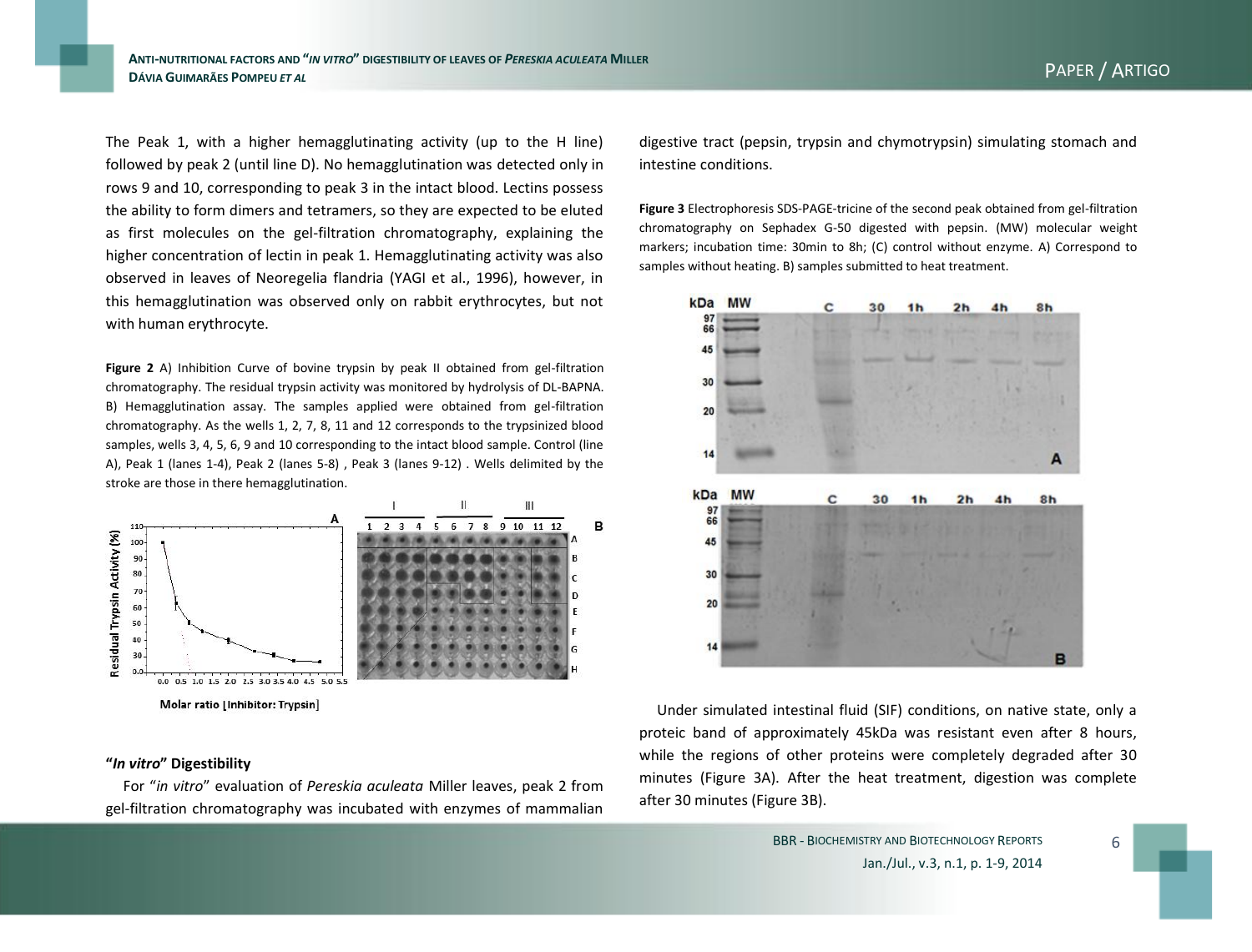**Figure 4** Electrophoresis SDS-PAGE-tricine of the second peak obtained from gel-filtration chromatography on Sephadex G-50 digested with trypsin and chimotrypsin. (MW) molecular weight markers; incubation time: 30min to 8h; (C) control without enzyme. A) Correspond to samples without heating. B) samples submitted to heat treatment.



The evaluation performed using Tricine SDS-PAGE simulating gastric fluid (SGF) conditions without heating, showed that the region corresponding to the protease inhibitor (14 and 22-kDa) was completely degraded after 30 min (Figure 4A). However, the bands corresponding to 45 and 66KDa (probably lectins) remained stable even after 8h incubation. When heated, only the protein band of 45 kDa was still resistant, even after 8 hours of incubation (Figure 4B).

A difference between the behavior of this 2 studied conditions studied was observed. The effect against lectin was greater for digestion under SIF and protease inhibitor under SGF. This suggests that the lectin present in the sample have low concentrations of amino acids such as tryptophan, phenylalanine, tyrosine, and leucine, while the protease inhibitor might have low concentrations of arginine and lysine. This is because the pepsin hydrolyzes peptide bonds that involve the carboxyl groups of the amino acids tryptophan, phenylalanine, tyrosine, and leucine, while trypsin only recognizes peptide bonds that involve carboxyl groups from arginine and lysine (NELSON et al., 2011).

After the heat treatment, there was still a resistant protein of around 45kDa. The heat treatment was more efficient compared to native conditions, but with the cooking time of only 1 minute, usual for cooking these leaves, part of the anti-nutritional factors has not suffered complete degradation, since it is possible to visualize the presence of bands protein between 45 and 66.2 kDa (Figure 4B).

According Lajolo and Genovese (2002) effective methods, such cooking even at atmospheric pressure or under pressure, are effective for the inactivation of most or even all of the activity of protease inhibitors. Akinmutimi (2004) noticed that for a good reduction in the anti-nutritional substances percentage from *Mucuna utilis* seed, the best time cooking is 100°C for 90min. Therefore, a significant detoxification of anti-nutritional factors and ensuring optimal bioavailability of nutrients, an excellent cooking time of 60 minutes at 100°C is recommended for seeds (OMOIKHOJE et al., 2009). For this reason, after heating treatment, certain proteins of ora-pro-nobis leaves were digested by digestive enzymes, indicating that the heat treatment in adequate time can improve the protein quality of ora-pro-nobis leaves.

The anti-nutritional factors protease inhibitors and lectins were detected in leaves of *P.aculeata*. The "*in vitro*" digestibility study demonstrated that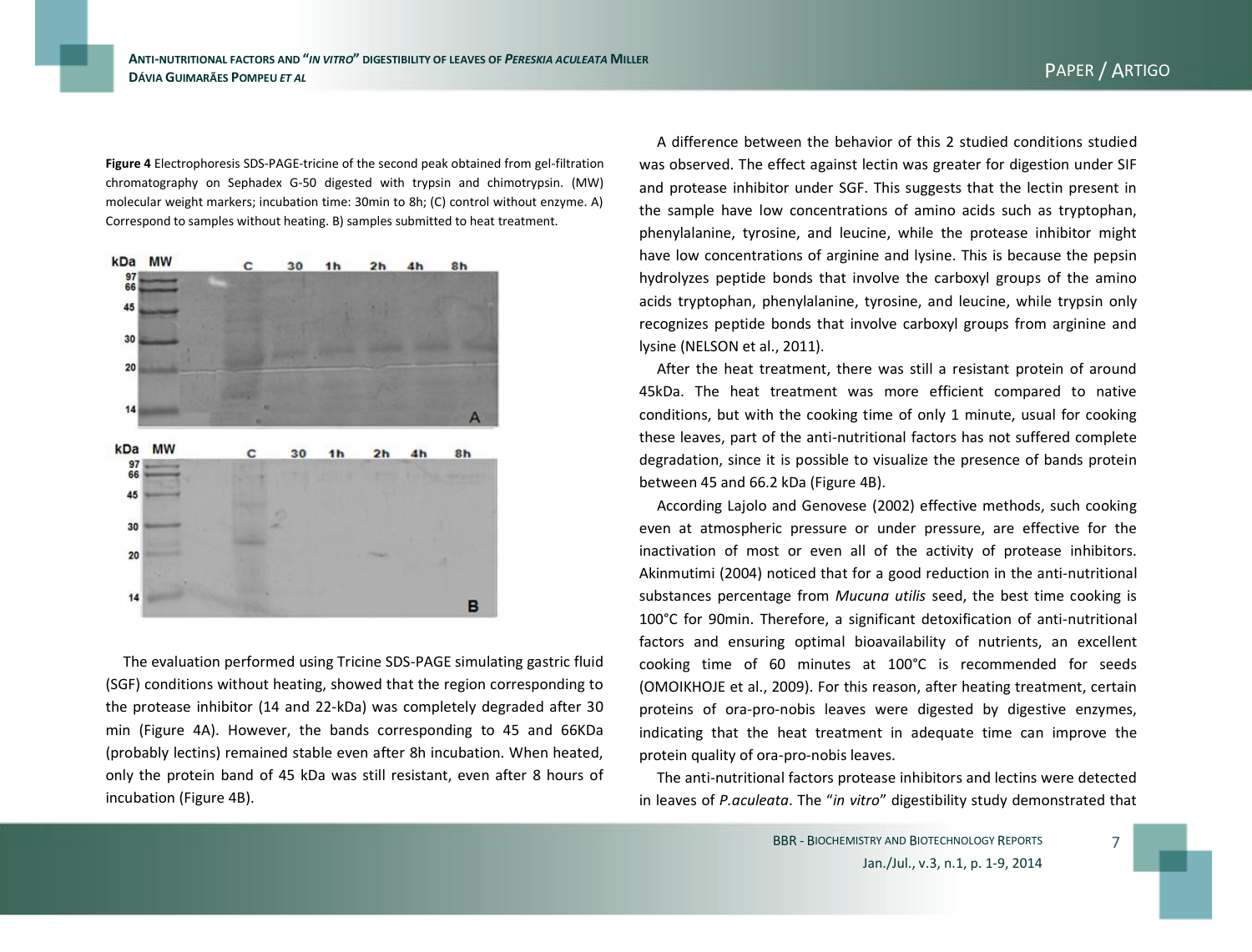**ANTI-NUTRITIONAL FACTORS AND "***IN VITRO***" DIGESTIBILITY OF LEAVES OF** *PERESKIA ACULEATA* **MILLER <sup>D</sup>ÁVIA GUIMARÃES POMPEU** *ET AL* PAPER / ARTIGO

time commonly used for baking its leaves (1 minute) was not enough for the degradation of proteins related to lectin, however bands related to protease inhibitors were fully degraded thereafter heating. Proper cooking time of the leaves for preparing meals is crucial for the denaturation of these anti-nutritional factors.

#### **ACKNOWLEDGEMENTS**

FAPEMIG (CDS-APQ-02337-12). AGMP is grateful for the fellowship from CAPES.

### **REFERENCES**

AKINMUTIMI, A.H. Effect of cooking periods on the nutrient composition of Mucuna utilis seeds. **Nigerian Poultry Science Journal**, v. 283, p. 45–51, 2004.

ANTUNES, P. L.; BILHALVA, A.B.; ELIAS, M.C.; SOARES, G.J.D. Valor nutricional de feijão (Phaseolus vulgaris, L. ), cultivares rico 23, carioca, piratã-1 e rosinha-G2. **Revista Brasileira de Agrociência**, p. 12-18, 1995.

BARDOCZ, S.; GRANT, G.; PUSZTAI, A. The effect of phytohaemagglutinin at different dietary concentrations on the growth, body composition and plasma insulin of the rat. **British Journal of Nutrition**, v. 4, p.613-626, 1996.

BRADFORD, M.M. A rapid and sensitive method for the quantitation of microgram quantites of proteins utilizing the principle of protein-dye binding. **Analytical Biochemistry**, v.1, p. 248-254, 1976.

CHANDRAN, R., NIVEDHINI, V., PARIMELAZHAGAN, T. Nutritional Composition and Antioxidant Properties of *Cucumis dipsaceus* Ehrenb. ex Spach Leaf. **The Scientific World Journal.** v. 2013, 890451, 9 pages, 2013.

CHEVREUIL, L.R.; GONÇALVES, J.F.C.; SCHIMPL, F.C.; SOUZA, C.S.C.; SOUZA, L.A.G.; PANDO, S.C. Prospecção de inibidores de serino proteinases em folhas de leguminosas arbóreas da floresta Amazônica. **Acta Amazônica**. v. 41, p. 163 – 170, 2011.

DUARTE, M.R.; HAYASHI, S.S. Estudo anatômico de folha e caule de *Pereskia aculeata* Mill. (Cactaceae). **Brazilian Journal of Pharmacognosy**. v. 15, p. 103-109, 2005.

ELIFIO-ESPOSITO, S.; TOMAZELI, L.; SCHWARTZ, C.; GIMENEZ, A.P.; FUGII, G.M.; FERNANDES, L.C.; ZISHLER, L.F.; STUELP-CAMPELO, P.M.; MORENO, A.N. Human neutrophil migration and activation by BJcuL, a galactose binding lectin purified from Bothrops jararacussu venom. **BMC Immunology**, v. 25, p. 1-7, 2011.

FANG, E.F.; BAH, C.S.; WONG, J.H.; PAN, W.L.; CHAN, Y.S.; Ye, X.J.; NG, T.B. A potential human hepatocellular carcinoma inhibitor from Bauhinia purpurea L. seeds: from purification to mechanism exploration. **Archives of Toxicology**., v. 86, p. 293-304, 2012.

FAO, WFP and IFAD. *The State of Food Insecurity in the World 2012. Economic growth is necessary but not sufficient to accelerate reduction of hunger and malnutrition.* Rome, **FAO**, 2012.

FAO/WHO/UNU Expert Consultation on Protein and Amino Acid Requirements in Human Nutrition. Geneva, Switzerland, **FAO,** 2002.

Food and Agriculture Organization/World Health Organization. Evaluation of protein quality. Rome: **FAO**, Food Nutrition. (Report of the Joint FAO/WHO expert consultation on protein quality evaluation), 1991.

FRIEDMAN, M.; BRANDON, D.L. Nutritional and health benefits of soy proteins. **Journal of Agricultural and Food Chemistry**. v. 49, p.1069–1086, 2001.

GILANI, G.S.; COCKELL, K.A.; SEPEHR, E. Effects of antinutritional factors on protein digestibility and amino acid availability in foods**. Journal of AOAC International**, v. 88, p. 967–987, 2005.

HIANE, P.A.; BALDASSO, P.A.; MARANGONI, S.; MACEDO, M.L.R. Chemical and nutritional evaluation of kernels of bocaiuva, Acrocomia aculeata (Jacq.) Lodd. **Ciência e Tecnologia de Alimentos**, v. 26, p. 683-689, 2006.

KABIR, S.R.; ISLAM, M.F.; ALOM, M.J.; ABU ZUBAIR, M.; ABSAR, N. LABORATÓRIO CENTRAL DE TECNOLOGIAS DE ALTO DESEMPENHO EM CIÊNCIAS DA VIDA**. FPLC – ÄKTA** Purifier. Disponível em: <http://www.lactad.unicamp.br/page\_id=992>. Acesso em: 20 ago. 2013.

LAJOLO, I.E.; GENOVESE, M.I. Nutritional significance of lectins and enzyme inhibitors from legumes. **Journal of Agriculture and Food Chemistry**, v. 50, p. 6592-6598, 2002.

LIENER, I.E. Implication of antinutritional components in soybean foods. **Critical Reviews in Food Science and Nutrition**, v. 34, p. 31-67, 1995.